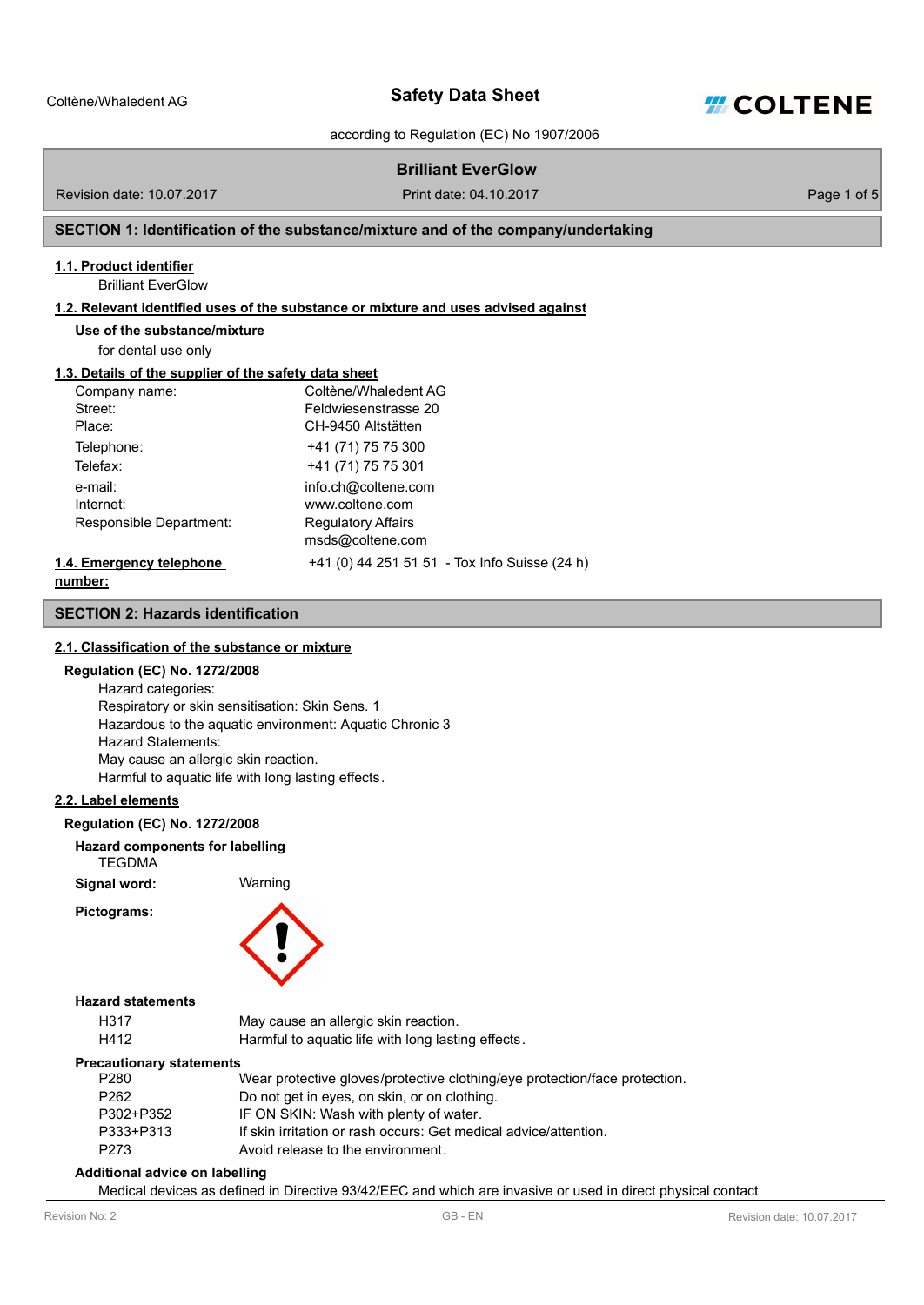

according to Regulation (EC) No 1907/2006

# **Brilliant EverGlow**

Revision date: 10.07.2017 Print date: 04.10.2017

Page 2 of 5

with the human body, are exempted from the provisions of Regulation (EC) No 1272/2008 (CLP/GHS) usually if they are in the finished state and intended for the final user.

# **SECTION 3: Composition/information on ingredients**

#### **3.2. Mixtures**

#### **Hazardous components**

| CAS No    | Chemical name                                                                         |              |                 | Quantity  |
|-----------|---------------------------------------------------------------------------------------|--------------|-----------------|-----------|
|           | EC No                                                                                 | Index No     | <b>REACH No</b> |           |
|           | Classification according to Regulation (EC) No. 1272/2008 [CLP]                       |              |                 |           |
| 109-16-0  | <b>TEGDMA</b>                                                                         |              |                 | $1 - 5%$  |
|           | 203-652-6                                                                             |              |                 |           |
|           | Skin Irrit. 2, Eye Irrit. 2, Skin Sens. 1, STOT SE 3; H315 H319 H317 H335             |              |                 |           |
| 1565-94-2 | <b>BISGMA</b>                                                                         |              |                 | $1 - 5\%$ |
|           | 216-367-7                                                                             |              |                 |           |
|           | Skin Irrit. 2, Eye Irrit. 2, STOT SE 3; H315 H319 H335                                |              |                 |           |
| 1314-13-2 | zinc oxide coated                                                                     |              |                 | < 1.5 %   |
|           | 215-222-5                                                                             | 030-013-00-7 |                 |           |
|           | Skin Irrit. 3, Eye Irrit. 2B, Aquatic Acute 1, Aquatic Chronic 1; H316 H320 H400 H410 |              |                 |           |

Full text of H and EUH statements: see section 16.

# **SECTION 4: First aid measures**

#### **4.1. Description of first aid measures**

# **After contact with skin**

After contact with skin, wash immediately with: Water and soap.

# **After contact with eyes**

In case of contact with eyes, rinse immediately with plenty of water and seek medical advice.

#### **After ingestion**

Seek medical attention if problems persist.

# **SECTION 5: Firefighting measures**

#### **5.1. Extinguishing media**

#### **Suitable extinguishing media**

Water. Foam. Extinguishing powder. Carbon dioxide (CO2). Sand.

# **Additional information**

Co-ordinate fire-fighting measures to the fire surroundings.

#### **SECTION 6: Accidental release measures**

# **6.1. Personal precautions, protective equipment and emergency procedures**

Avoid contact with skin and eyes.

#### **6.2. Environmental precautions**

Do not allow to enter into surface water or drains.

#### **6.3. Methods and material for containment and cleaning up**

Wipe up with absorbent material (eg. cloth, fleece). Clear contaminated areas thoroughly.

# **SECTION 7: Handling and storage**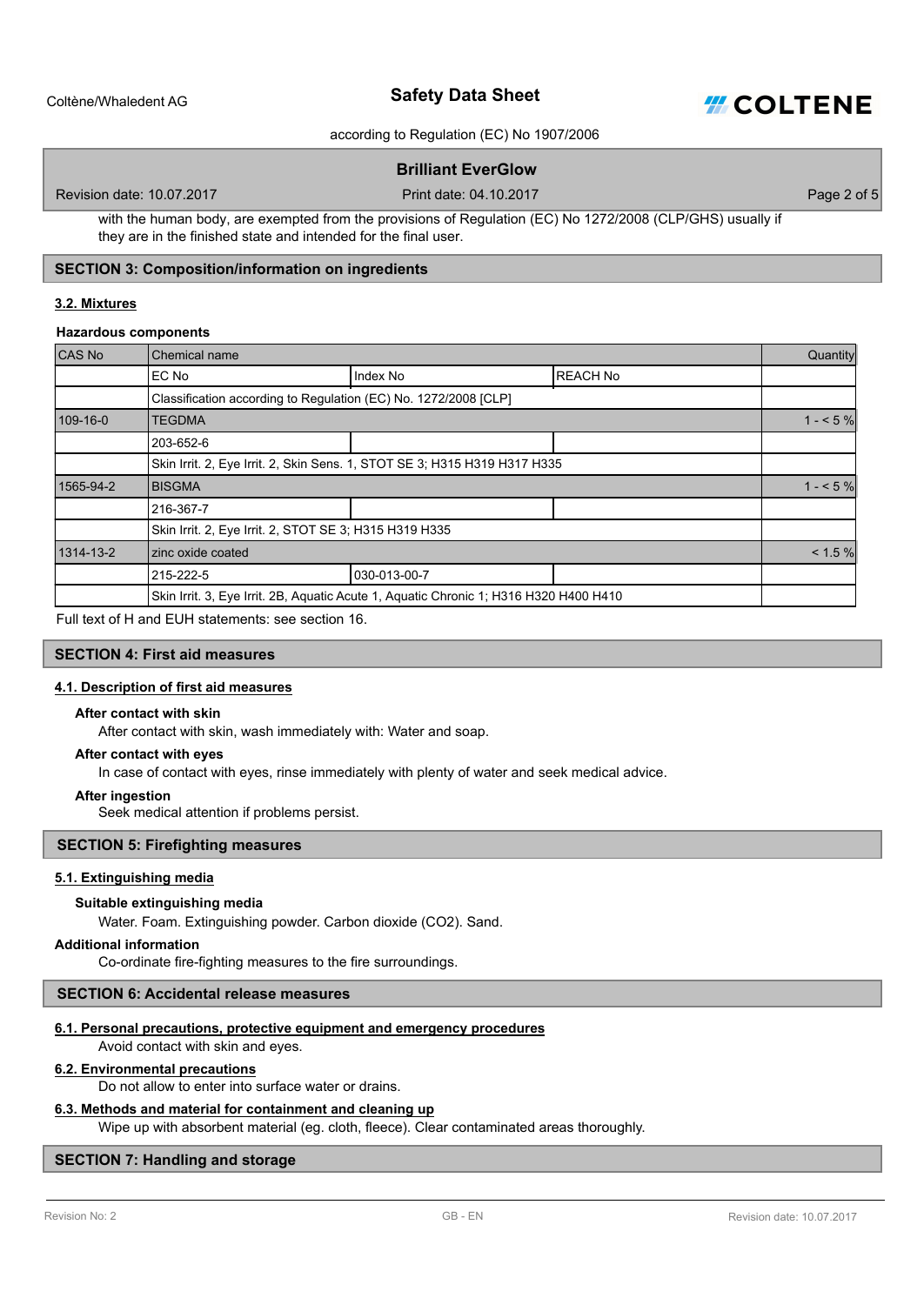

#### according to Regulation (EC) No 1907/2006

# **Brilliant EverGlow**

Revision date: 10.07.2017 Print date: 04.10.2017

Page 3 of 5

# **7.1. Precautions for safe handling**

#### **Advice on safe handling**

Avoid contact with skin and eyes. for professional use only Keep out of the reach of children. Observe instructions for use.

# **Further information on handling**

After use replace the closing cap immediately.

#### **7.2. Conditions for safe storage, including any incompatibilities**

#### Substances sensitive to light. **Further information on storage conditions**

Recommended storage temperature: 4 - 23 °C

#### **SECTION 8: Exposure controls/personal protection**

#### **8.1. Control parameters**

#### **8.2. Exposure controls**

# **Protective and hygiene measures**

When using do not eat, drink or smoke.

# **Eye/face protection**

Framed glasses.

# **Hand protection**

Single-use gloves.

#### **Skin protection**

Lab apron.

#### **SECTION 9: Physical and chemical properties**

# **9.1. Information on basic physical and chemical properties**

| Physical state: | Paste     |
|-----------------|-----------|
| Colour:         | off-white |

#### **Changes in the physical state**

Density (at 23 °C):  $1.90 \text{ g/cm}^3$ Water solubility: (at 23 °C) **Solubility in other solvents** Ethanol. (partially soluble)

# **9.2. Other information**

---

# **SECTION 10: Stability and reactivity**

# **10.2. Chemical stability**

The product is chemically stable under recommended conditions of storage, use and temperature.

# **10.4. Conditions to avoid**

Light. UV-radiation/sunlight.

# **Test method**

insoluble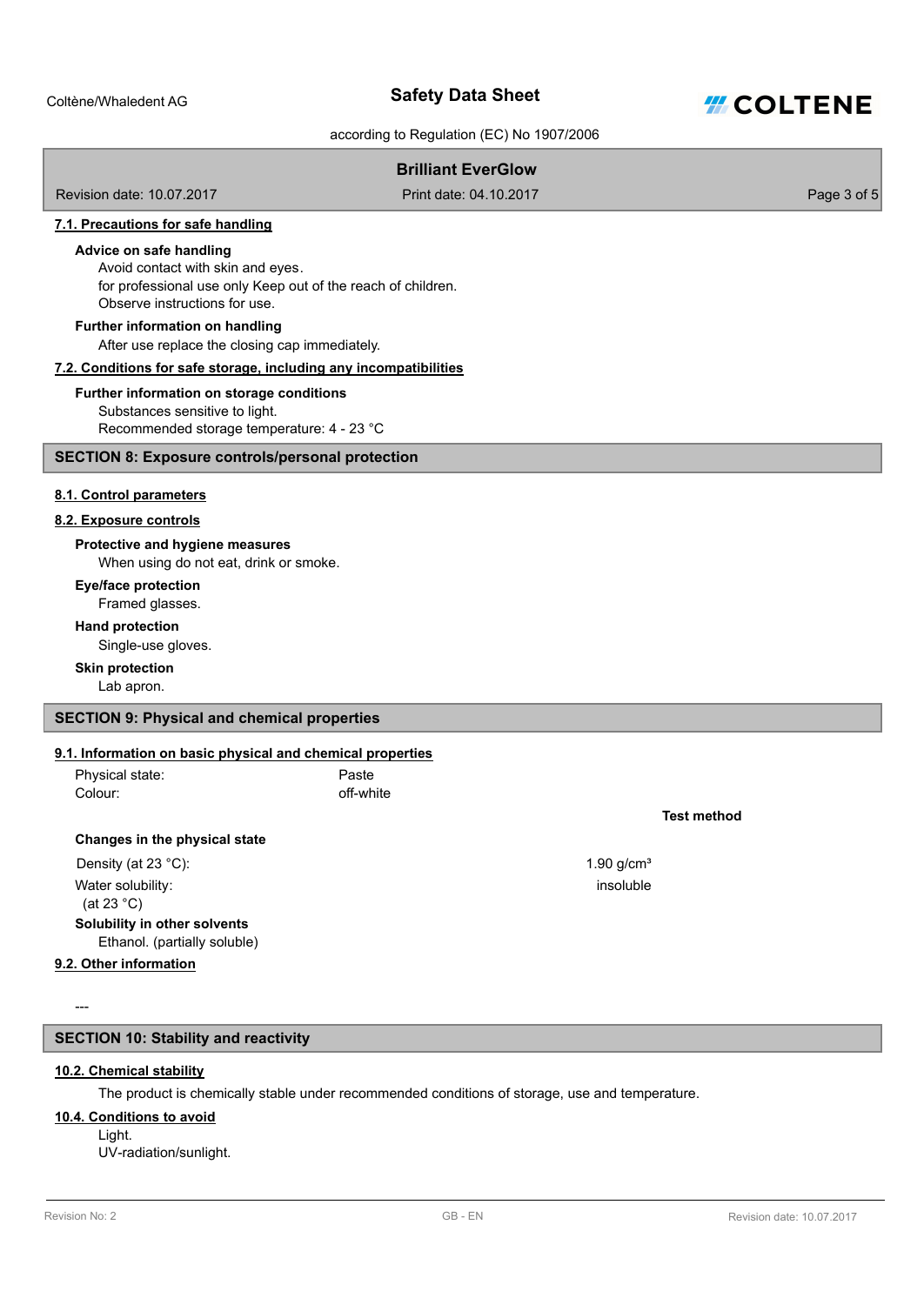

# **Brilliant EverGlow**

Revision date: 10.07.2017 Print date: 04.10.2017

Page 4 of 5

# **SECTION 11: Toxicological information**

# **11.1. Information on toxicological effects**

# **Acute toxicity**

Based on available data, the classification criteria are not met.

| <b>CAS No</b> | Chemical name      |                  |             |            |                       |
|---------------|--------------------|------------------|-------------|------------|-----------------------|
|               | Exposure route     | <b>IDose</b>     |             | Species    | <b>Source</b>         |
| 109-16-0      | <b>TEGDMA</b>      |                  |             |            |                       |
|               | loral              | LD <sub>50</sub> | 10837 mg/kg | <b>Rat</b> | literature value      |
| 1314-13-2     | Izinc oxide coated |                  |             |            |                       |
|               | loral              | LD <sub>50</sub> | 7950 mg/kg  | Mouse.     | literature infomation |

# **Irritation and corrosivity**

Based on available data, the classification criteria are not met.

#### **Sensitising effects**

May cause an allergic skin reaction. (TEGDMA)

# **SECTION 12: Ecological information**

# **12.3. Bioaccumulative potential**

#### **Partition coefficient n-octanol/water**

| CAS No       | <b>I</b> Chemical name | Log Pow |
|--------------|------------------------|---------|
| $ 109-16-0 $ | 'TEGDMA                | 1.88    |
| 1565-94-2    | <b>IBISGMA</b>         | 4.94    |

# **12.5. Results of PBT and vPvB assessment**

not applicable

# **SECTION 13: Disposal considerations**

# **13.1. Waste treatment methods**

#### **Advice on disposal**

Can be burnt together with household waste in compliance with official regulations in contact with approved waste disposal companies and with authorities in charge.

# **SECTION 14: Transport information**

| Land transport (ADR/RID)         |  |
|----------------------------------|--|
| <b>14.1. UN number:</b>          |  |
| Inland waterways transport (ADN) |  |
| 14.1. UN number:                 |  |
| Marine transport (IMDG)          |  |
| <b>14.1. UN number:</b>          |  |
| Air transport (ICAO-TI/IATA-DGR) |  |
| 14.1. UN number:                 |  |
| Other applicable information     |  |

Not a hazardous material with respect to these transportation regulations.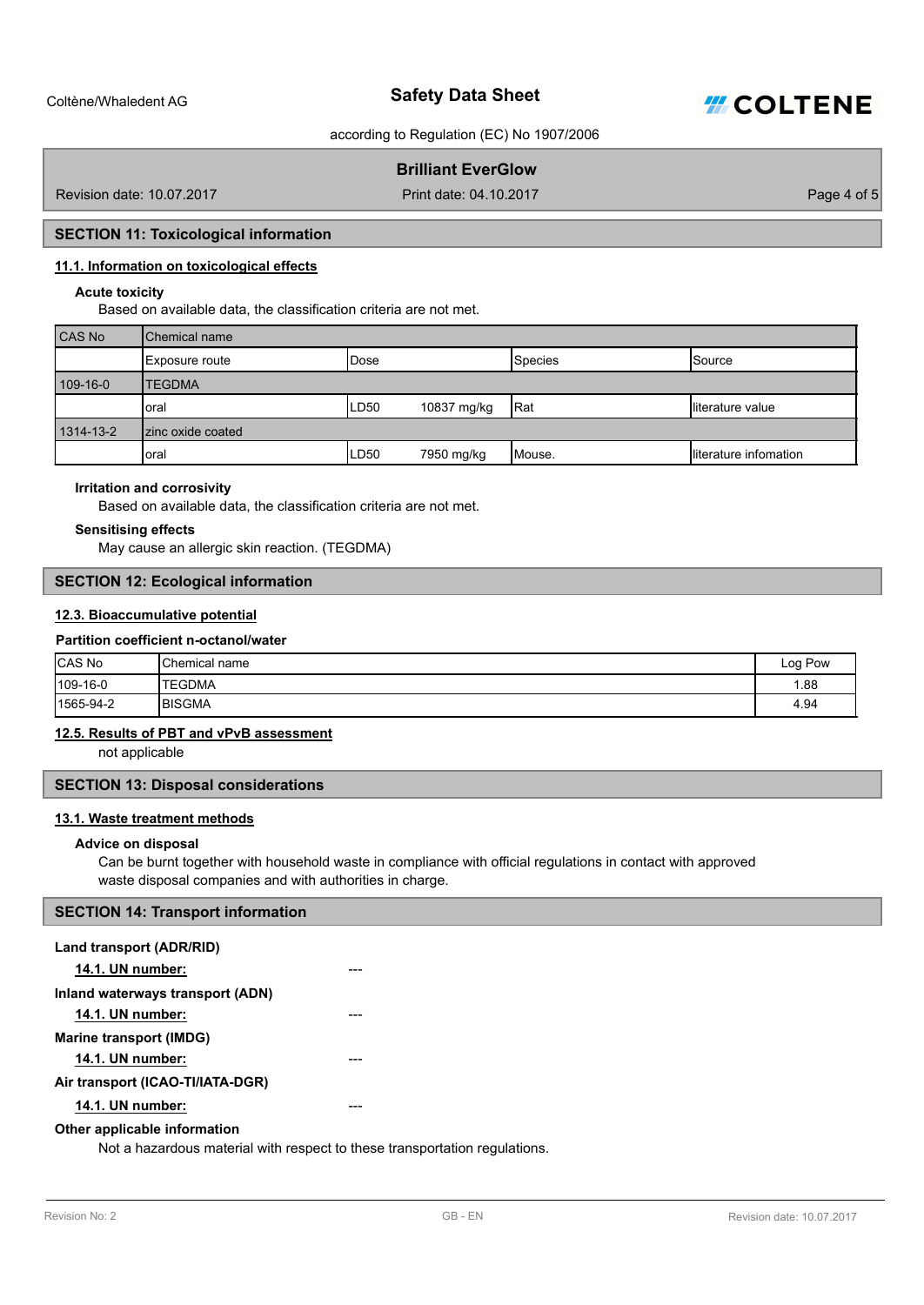

according to Regulation (EC) No 1907/2006

# **Brilliant EverGlow**

Revision date: 10.07.2017 Print date: 04.10.2017

Page 5 of 5

# **SECTION 15: Regulatory information**

# **15.1. Safety, health and environmental regulations/legislation specific for the substance or mixture**

# **National regulatory information**

**Additional information**

--------

#### **SECTION 16: Other information**

#### **Abbreviations and acronyms**

ADR: Accord européen sur le transport des marchandises dangereuses par Route (European Agreement concerning the International Carriage of Dangerous Goods by Road ) IMDG: International Maritime Code for Dangerous Goods IATA: International Air Transport Association GHS: Globally Harmonized System of Classification and Labelling of Chemicals EINECS: European Inventory of Existing Commercial Chemical Substances ELINCS: European List of Notified Chemical Substances CAS: Chemical Abstracts Service LC50: Lethal concentration, 50% LD50: Lethal dose, 50% H315 Causes skin irritation. **Relevant H and EUH statements (number and full text)**

| H315 | Causes skin irritation.                               |
|------|-------------------------------------------------------|
| H316 | Causes mild skin irritation.                          |
| H317 | May cause an allergic skin reaction.                  |
| H319 | Causes serious eve irritation.                        |
| H320 | Causes eve irritation.                                |
| H335 | May cause respiratory irritation.                     |
| H400 | Very toxic to aquatic life.                           |
| H410 | Very toxic to aquatic life with long lasting effects. |
| H412 | Harmful to aquatic life with long lasting effects.    |

#### **Further Information**

The above information describes exclusively the safety requirements of the product and is based on our present-day knowledge. The information is intended to give you advice about the safe handling of the product named in this safety data sheet, for storage, processing, transport and disposal.

*(The data for the hazardous ingredients were taken respectively from the last version of the sub-contractor's safety data sheet.)*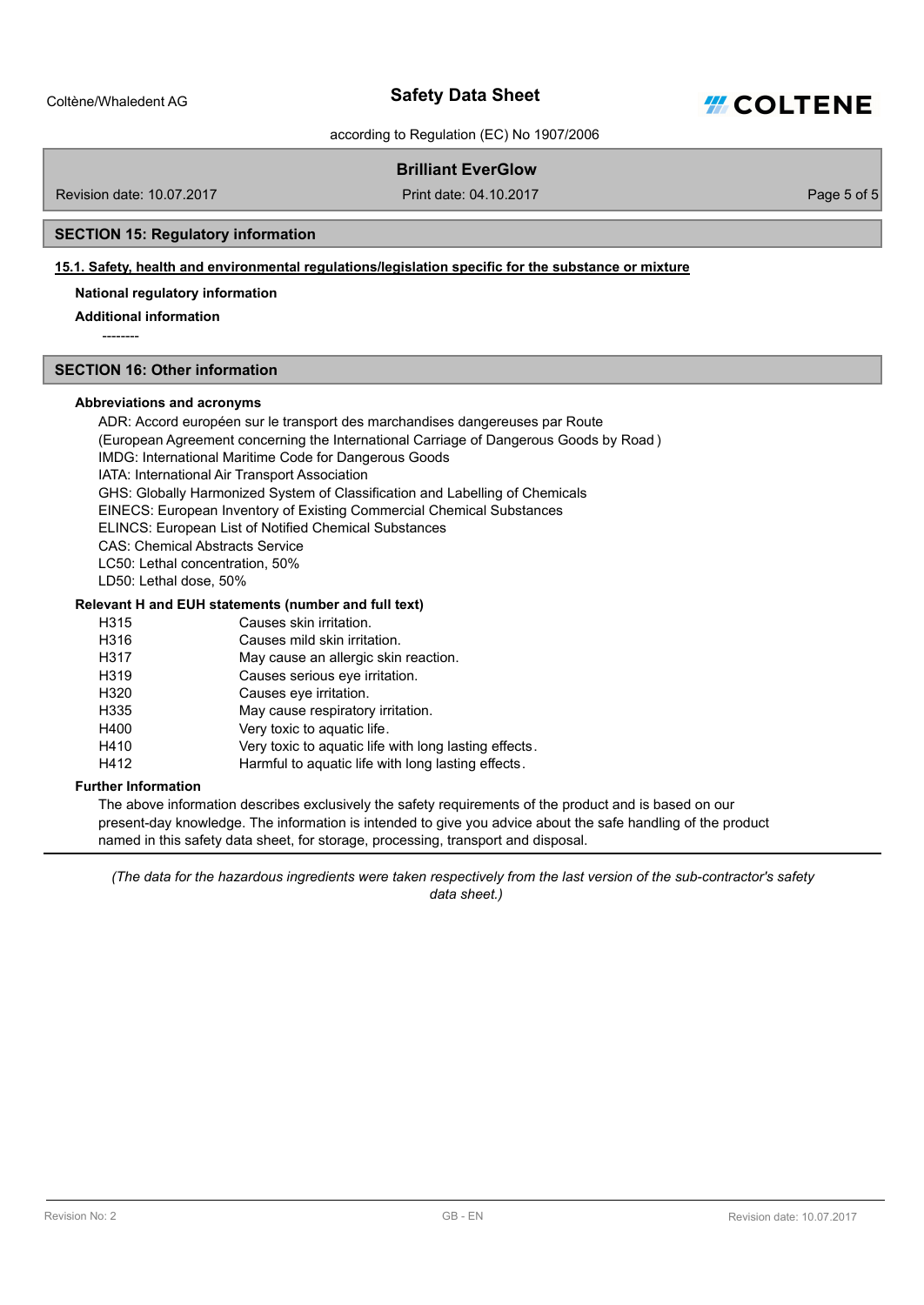

Page 1 of 5

according to Regulation (EC) No 1907/2006

|                                                        | Etchant Gel - Etchant Gel S                                                        |
|--------------------------------------------------------|------------------------------------------------------------------------------------|
| Revision date: 12.11.2015                              | Print date: 08.09.2018                                                             |
|                                                        |                                                                                    |
|                                                        | SECTION 1: Identification of the substance/mixture and of the company/undertaking  |
| 1.1. Product identifier<br>Ftchant Gel - Ftchant Gel S |                                                                                    |
|                                                        | 1.2. Relevant identified uses of the substance or mixture and uses advised against |
| Use of the substance/mixture                           |                                                                                    |
| for dental use only                                    |                                                                                    |
| 1.3. Details of the supplier of the safety data sheet  |                                                                                    |
| Company name:                                          | COI TENE/Whaledent AG                                                              |
| Street:                                                | Feldwiesenstrasse 20                                                               |
| Place:                                                 | CH-9450 Altstätten                                                                 |
| Telephone:                                             | +41 (71) 75 75 300                                                                 |
| Telefax:                                               | +41 (71) 75 75 301                                                                 |
| e-mail:                                                | info.ch@coltene.com                                                                |
| Internet:                                              | www.coltene.com                                                                    |
| Responsible Department:                                | <b>Regulatory Affairs</b>                                                          |
|                                                        | msds@coltene.com                                                                   |
| 1.4. Emergency telephone                               | +41 (0) 44 251 51 51 - Tox Info Suisse (24 h)                                      |
| number:                                                |                                                                                    |
| <b>SECTION 2: Hazards identification</b>               |                                                                                    |
| 2.1. Classification of the substance or mixture        |                                                                                    |

# **Regulation (EC) No. 1272/2008**

Hazard categories: Skin corrosion/irritation: Skin Corr. 1B Serious eye damage/eye irritation: Eye Dam. 1 Hazard Statements: Causes severe skin burns and eye damage.

# **2.2. Label elements**

#### **Regulation (EC) No. 1272/2008**

**Hazard components for labelling**

Phosphoric acid

**Signal word:** Danger

**Pictograms:**



# **Hazard statements**

H314 Causes severe skin burns and eye damage.

# **Precautionary statements**

| P280           | Wear protective gloves/protective clothing/eye protection/face protection.             |
|----------------|----------------------------------------------------------------------------------------|
| P305+P351+P338 | IF IN EYES: Rinse cautiously with water for several minutes. Remove contact lenses, if |
|                | present and easy to do. Continue rinsing.                                              |
| P337+P313      | If eye irritation persists: Get medical advice/attention.                              |
| P302+P352      | IF ON SKIN: Wash with plenty of water.                                                 |
| P332+P313      | If skin irritation occurs: Get medical advice/attention.                               |
|                |                                                                                        |

# **Additional advice on labelling**

Medical devices as defined in Directive 93/42/EEC and which are invasive or used in direct physical contact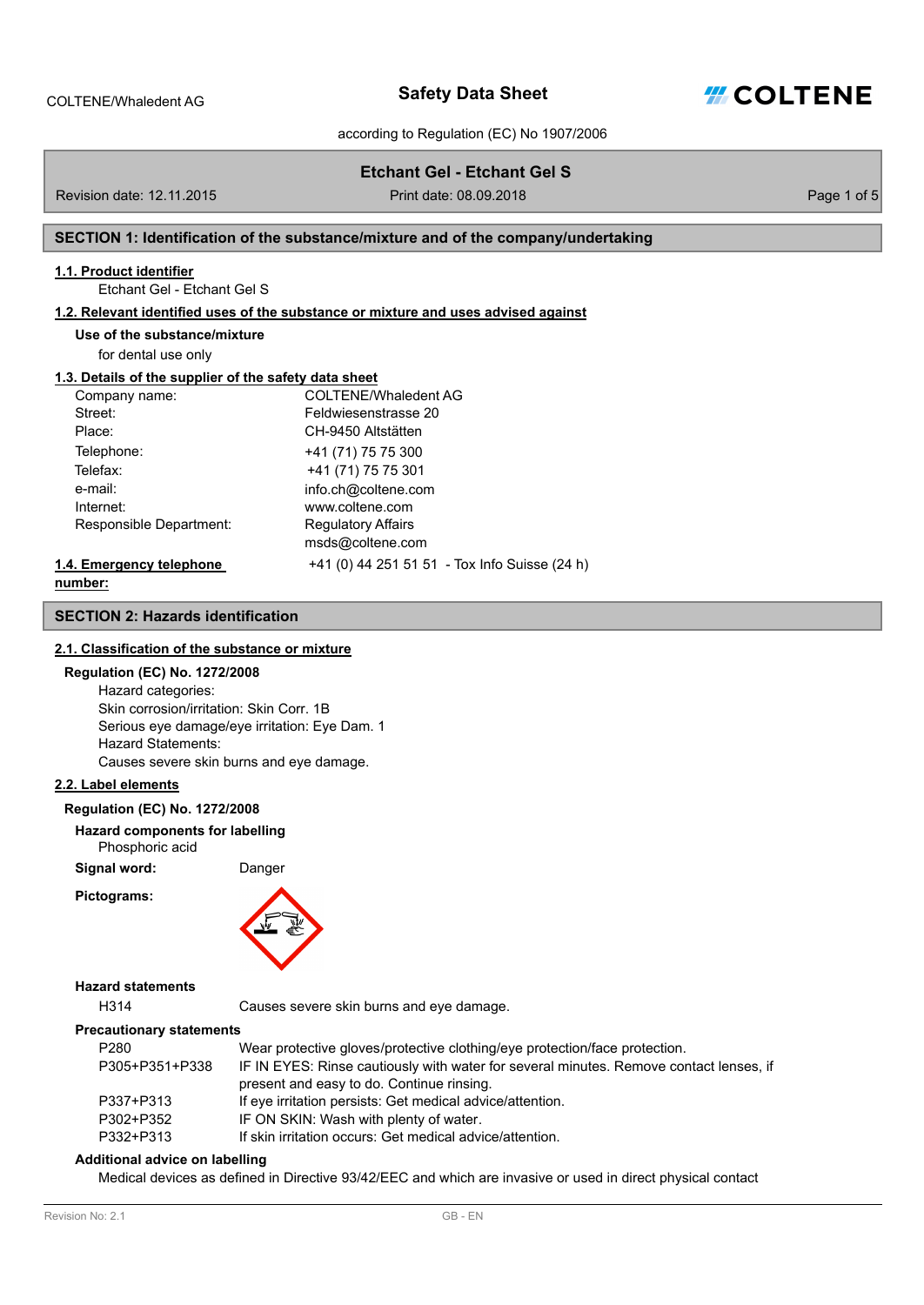

# **Etchant Gel - Etchant Gel S**

Revision date: 12.11.2015

Print date: 08.09.2018 **Print date:** 08.09.2018

with the human body, are exempted from the provisions of Regulation (EC) No 1272/2008 (CLP/GHS) usually if they are in the finished state and intended for the final user.

# **SECTION 3: Composition/information on ingredients**

# **3.2. Mixtures**

#### **Hazardous components**

| CAS No    | Chemical name                                                   |               |           | Quantity    |
|-----------|-----------------------------------------------------------------|---------------|-----------|-------------|
|           | EC No                                                           | Index No      | IREACH No |             |
|           | Classification according to Regulation (EC) No. 1272/2008 [CLP] |               |           |             |
| 7664-38-2 | Phosphoric acid                                                 |               |           | $35 - 40$ % |
|           | l231-633-2                                                      | 1015-011-00-6 |           |             |
|           | Skin Corr. 1B; H314                                             |               |           |             |

Full text of H and EUH statements: see section 16.

#### **SECTION 4: First aid measures**

# **4.1. Description of first aid measures**

#### **General information**

Remove contaminated clothing immediatley and dispose off safely.

#### **After inhalation**

Provide fresh air. In case of respiratory tract irritation, consult a physician.

#### **After contact with skin**

After contact with skin, wash immediately with: Water and soap.

#### **After contact with eyes**

In case of contact with eyes, rinse immediately with plenty of water and seek medical advice.

#### **After ingestion**

Rinse mouth immediately and drink plenty of water. Do NOT induce vomiting. Medical treatment necessary.

# **SECTION 5: Firefighting measures**

#### **5.1. Extinguishing media**

#### **Suitable extinguishing media**

Water. Foam. Extinguishing powder. Carbon dioxide (CO2). Sand.

#### **Additional information**

Co-ordinate fire-fighting measures to the fire surroundings.

# **SECTION 6: Accidental release measures**

# **6.1. Personal precautions, protective equipment and emergency procedures**

Avoid contact with skin and eyes.

# **6.2. Environmental precautions**

Do not allow to enter into surface water or drains.

# **6.3. Methods and material for containment and cleaning up**

Absorb with liquid-binding material (e.g. sand, diatomaceous earth, acid- or universal binding agents). Clear contaminated areas thoroughly.

#### **SECTION 7: Handling and storage**

#### **7.1. Precautions for safe handling**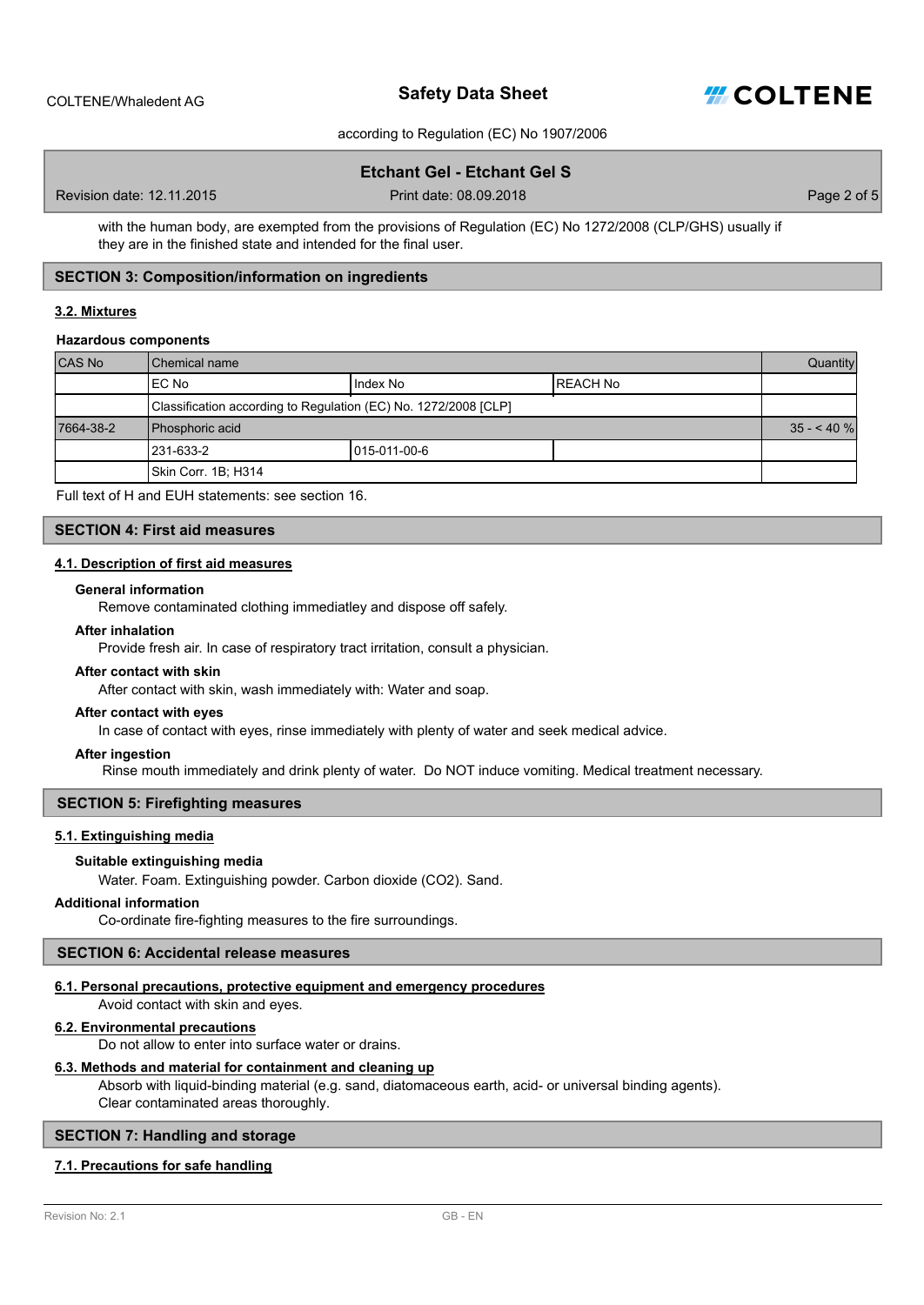

# **Etchant Gel - Etchant Gel S**

Revision date: 12.11.2015

Print date: 08.09.2018 **Print date:** 08.09.2018

# **Advice on safe handling**

Avoid contact with skin and eyes. for professional use only Keep out of the reach of children. Observe instructions for use.

# **7.2. Conditions for safe storage, including any incompatibilities**

#### **Further information on storage conditions**

Recommended storage temperature: 4 - 23°C

# **SECTION 8: Exposure controls/personal protection**

#### **8.1. Control parameters**

#### **Exposure limits (EH40)**

| CAS No    | Substance            | ppm | mg/m <sup>3</sup> | fibres/ml | Category      | Origin |
|-----------|----------------------|-----|-------------------|-----------|---------------|--------|
| 7664-38-2 | Orthophosphoric acid |     |                   |           | TWA (8 h)     | WEL    |
|           |                      |     | ີ                 |           | STEL (15 min) | WEL    |

#### **8.2. Exposure controls**

#### **Protective and hygiene measures**

When using do not eat, drink or smoke.

#### **Eye/face protection**

Framed glasses.

#### **Hand protection**

Single-use gloves.

# **Skin protection**

Lab apron.

# **SECTION 9: Physical and chemical properties**

#### **9.1. Information on basic physical and chemical properties**

| Physical state: | Jelly |
|-----------------|-------|
| Colour:         | blue  |

# pH-Value: < 1

#### **Changes in the physical state**

Density (at 23 °C): 1.3 g/cm<sup>3</sup>

Water solubility:

(at 23 °C)

# **Solubility in other solvents**

Ethanol.

# **SECTION 10: Stability and reactivity**

#### **10.2. Chemical stability**

The product is chemically stable under recommended conditions of storage, use and temperature.

# **10.4. Conditions to avoid**

-

# **Further information**

---

#### **Test method**

easily soluble.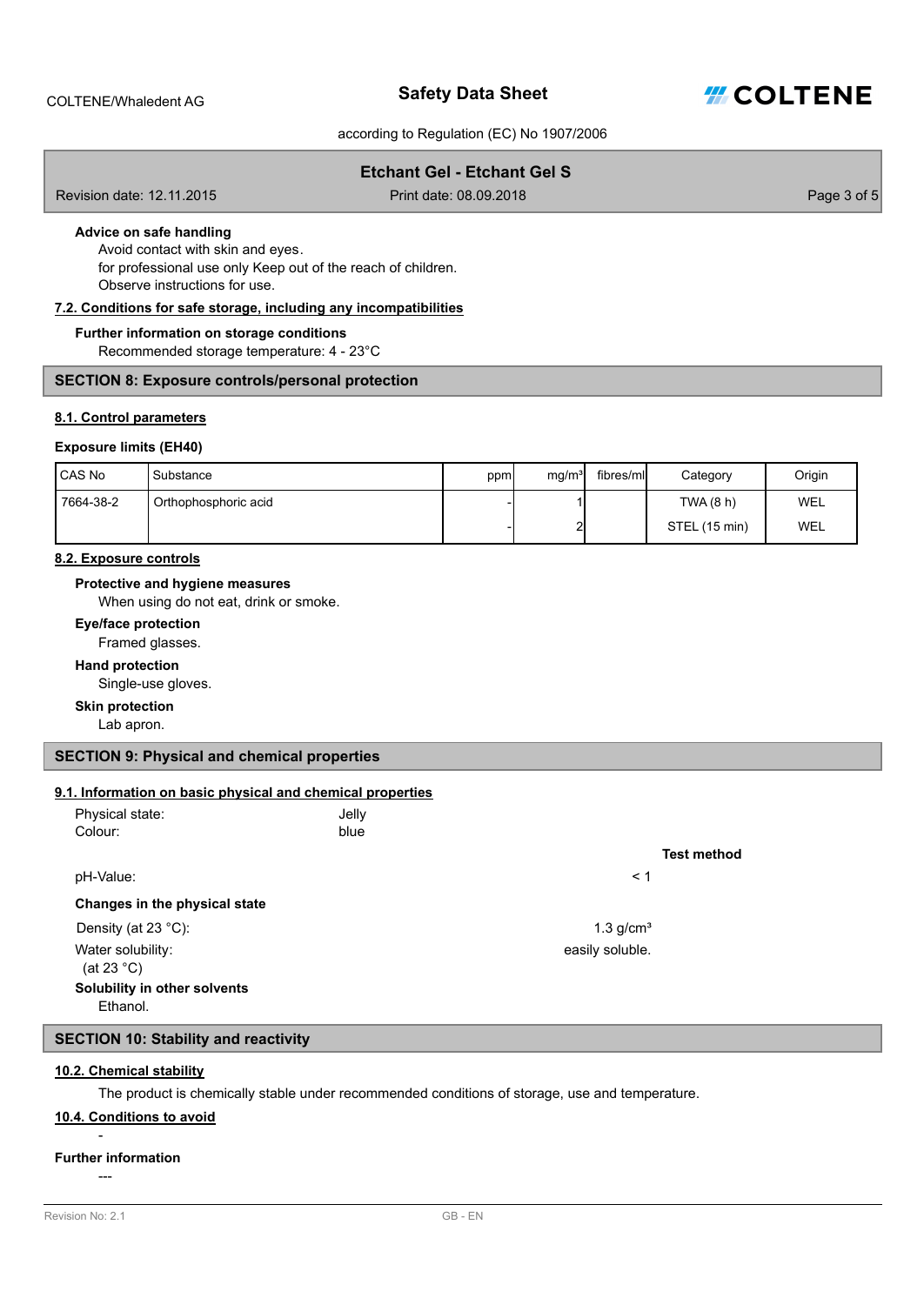

# **Etchant Gel - Etchant Gel S**

Revision date: 12.11.2015

Print date: 08.09.2018 **Prince 2018 Page 4 of 5** 

# **SECTION 11: Toxicological information**

#### **11.1. Information on toxicological effects**

#### **Acute toxicity**

Based on available data, the classification criteria are not met.

#### **Irritation and corrosivity**

Causes severe skin burns and eye damage.

#### **Sensitising effects**

Based on available data, the classification criteria are not met.

#### **SECTION 12: Ecological information**

#### **12.1. Toxicity**

| CAS No    | Chemical name            |                            |  |                                          |                 |                |
|-----------|--------------------------|----------------------------|--|------------------------------------------|-----------------|----------------|
|           | Aquatic toxicity         | Dose                       |  | $\lfloor$ [h] $\lfloor$ [d] Species      | <b>I</b> Source | <b>IMethod</b> |
| 7664-38-2 | <b>I</b> Phosphoric acid |                            |  |                                          |                 |                |
|           | Acute fish toxicity      | LC50<br>$138 \text{ mg/l}$ |  | 96 h Gambusia affinis<br>(Mosquito fish) |                 |                |

# **Further information**

Do not allow uncontrolled leakage of product into the environment.

# **SECTION 13: Disposal considerations**

# **13.1. Waste treatment methods**

#### **Advice on disposal**

Can be burnt together with household waste in compliance with official regulations in contact with approved waste disposal companies and with authorities in charge.

# **SECTION 14: Transport information**

#### **Land transport (ADR/RID)**

| 14.1. UN number:                              | <b>UN 1805</b>           |
|-----------------------------------------------|--------------------------|
| 14.2. UN proper shipping name:                | PHOSPHORIC ACID SOLUTION |
| 14.3. Transport hazard class(es):             | 8                        |
| 14.4. Packing group:                          | Ш                        |
| Hazard label:                                 | 8                        |
| Classification code:                          | C <sub>1</sub>           |
| Limited quantity:                             | 5 L                      |
| Excepted quantity:                            | E1                       |
| Transport category:                           | 3                        |
| Hazard No:                                    | 80                       |
| Tunnel restriction code:                      | F                        |
| Other applicable information (land transport) |                          |
| : 3                                           |                          |
| F                                             |                          |
| Inland waterways transport (ADN)              |                          |
| 14.1. UN number:                              |                          |
| <b>Marine transport (IMDG)</b>                |                          |
| 14.1. UN number:                              | UN 1805                  |
|                                               |                          |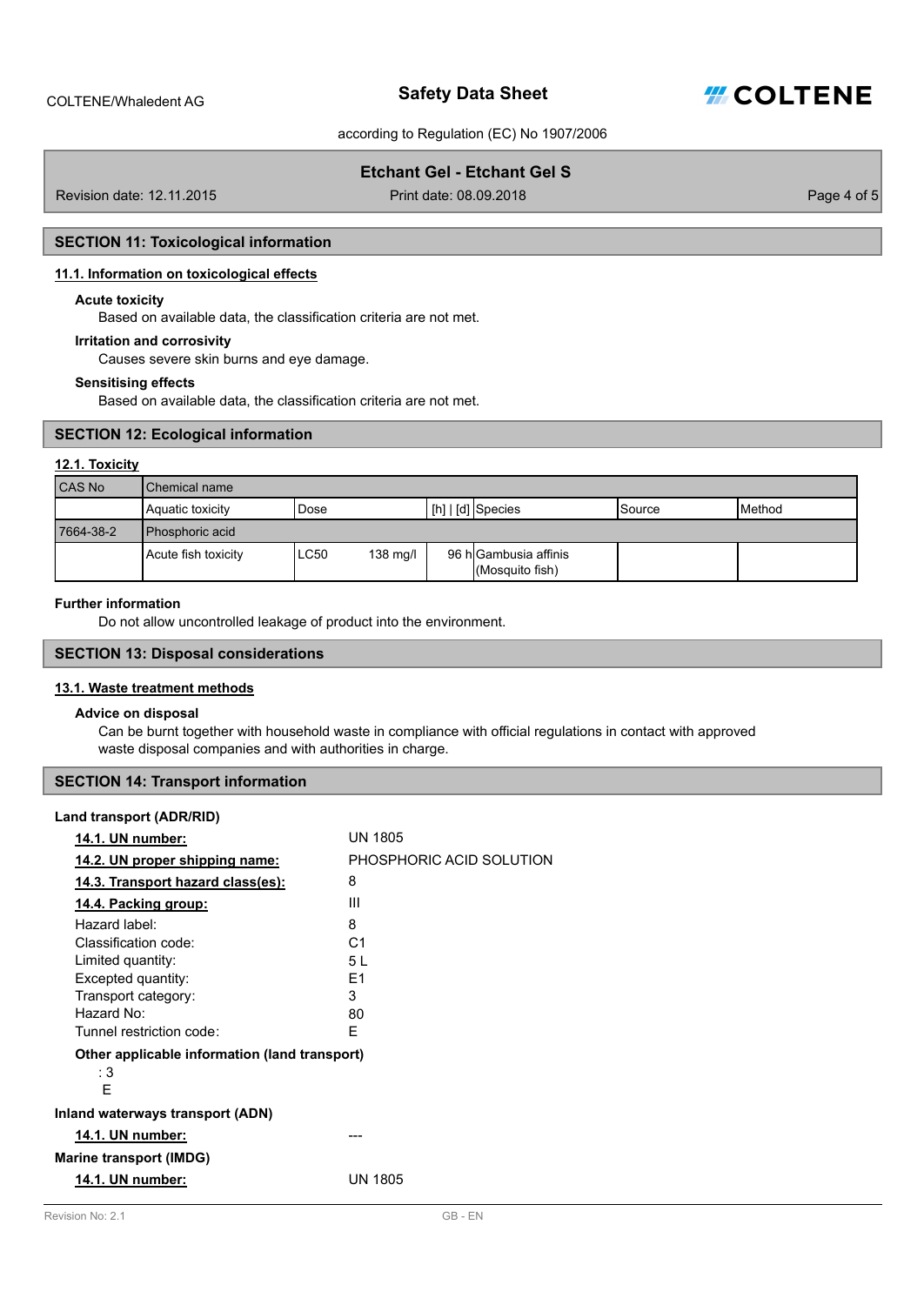

|                                                     | <b>Etchant Gel - Etchant Gel S</b> |             |
|-----------------------------------------------------|------------------------------------|-------------|
| Revision date: 12.11.2015                           | Print date: 08.09.2018             | Page 5 of 5 |
| 14.2. UN proper shipping name:                      | PHOSPHORIC ACID SOLUTION           |             |
| 14.3. Transport hazard class(es):                   | 8                                  |             |
| 14.4. Packing group:                                | Ш                                  |             |
| Hazard label:                                       | 8                                  |             |
| <b>Special Provisions:</b>                          | 223                                |             |
| Limited quantity:                                   | 5 L                                |             |
| Excepted quantity:                                  | E <sub>1</sub>                     |             |
| EmS:                                                | F-A, S-B                           |             |
| Air transport (ICAO-TI/IATA-DGR)                    |                                    |             |
| 14.1. UN number:                                    | <b>UN 1805</b>                     |             |
| 14.2. UN proper shipping name:                      | PHOSPHORIC ACID SOLUTION           |             |
| 14.3. Transport hazard class(es):                   | 8                                  |             |
| 14.4. Packing group:                                | Ш                                  |             |
| Hazard label:                                       | 8                                  |             |
| <b>Special Provisions:</b>                          | A3 A803                            |             |
| Limited quantity Passenger:                         | 1 <sub>L</sub>                     |             |
| Passenger LQ:                                       | Y841                               |             |
| Excepted quantity:                                  | E <sub>1</sub>                     |             |
| IATA-packing instructions - Passenger:              | 852                                |             |
| IATA-max. quantity - Passenger:                     | 5L                                 |             |
| IATA-packing instructions - Cargo:                  | 856                                |             |
| IATA-max. quantity - Cargo:                         | 60 L                               |             |
| Other applicable information (air transport)<br>60L |                                    |             |

# **SECTION 15: Regulatory information**

#### **15.1. Safety, health and environmental regulations/legislation specific for the substance or mixture**

#### **EU regulatory information**

#### **Additional information**

Classification according to Regulation (EC) No 1272/2008 [CLP]

# **National regulatory information**

# **SECTION 16: Other information**

# **Relevant H and EUH statements (number and full text)**

H314 Causes severe skin burns and eye damage.

# **Further Information**

The above information describes exclusively the safety requirements of the product and is based on our present-day knowledge. The information is intended to give you advice about the safe handling of the product named in this safety data sheet, for storage, processing, transport and disposal.

*(The data for the hazardous ingredients were taken respectively from the last version of the sub-contractor's safety data sheet.)*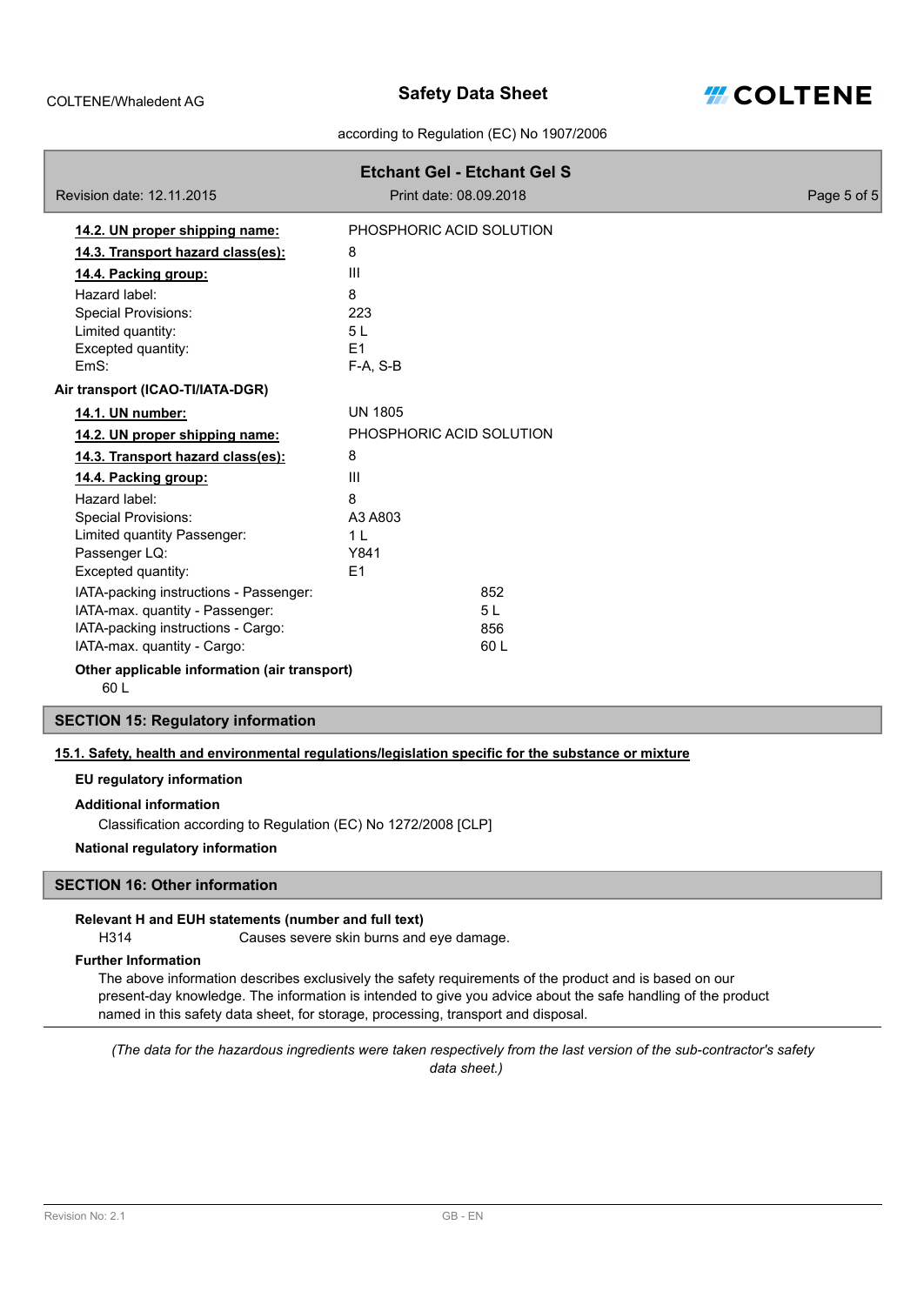

Page 1 of 7

according to Regulation (EC) No 1907/2006

|                                                       | <b>One Coat 7 Universal</b>                                                        |
|-------------------------------------------------------|------------------------------------------------------------------------------------|
| Revision date: 05.05.2015                             | Print date: 20.02.2018                                                             |
|                                                       | SECTION 1: Identification of the substance/mixture and of the company/undertaking  |
| 1.1. Product identifier                               |                                                                                    |
| One Coat 7 Universal                                  |                                                                                    |
|                                                       | 1.2. Relevant identified uses of the substance or mixture and uses advised against |
| Use of the substance/mixture                          |                                                                                    |
| for dental use only                                   |                                                                                    |
| 1.3. Details of the supplier of the safety data sheet |                                                                                    |
| Company name:                                         | <b>COLTENE/Whaledent AG</b>                                                        |
| Street:                                               | Feldwiesenstrasse 20                                                               |
| Place:                                                | CH-9450 Altstätten                                                                 |
| Telephone:                                            | +41 (71) 75 75 300                                                                 |
| Telefax:                                              | +41 (71) 75 75 301                                                                 |
| e-mail:                                               | info.ch@coltene.com                                                                |
| Internet:                                             | www.coltene.com                                                                    |
| Responsible Department:                               | <b>Regulatory Affairs</b>                                                          |
|                                                       | msds@coltene.com                                                                   |
| 1.4. Emergency telephone                              | +41 (0) 44 251 51 51 - Tox Info Suisse (24 h)                                      |
| number:                                               |                                                                                    |
| <b>SECTION 2: Hazards identification</b>              |                                                                                    |

# **2.1. Classification of the substance or mixture**

# **Regulation (EC) No. 1272/2008**

Hazard categories: Flammable liquid: Flam. Liq. 3 Skin corrosion/irritation: Skin Irrit. 2 Serious eye damage/eye irritation: Eye Irrit. 2 Respiratory or skin sensitisation: Skin Sens. 1 Hazard Statements: Flammable liquid and vapour. Causes skin irritation. May cause an allergic skin reaction. Causes serious eye irritation.

# **2.2. Label elements**

# **Regulation (EC) No. 1272/2008**

**Hazard components for labelling**

2-hydroxyethyl methacrylate

**Signal word:** Warning

**Pictograms:**



#### **Hazard statements**

| Flammable liquid and vapour.         |
|--------------------------------------|
| Causes skin irritation.              |
| May cause an allergic skin reaction. |
| Causes serious eye irritation.       |
|                                      |

#### **Precautionary statements**

P280 Wear protective gloves/protective clothing/eye protection/face protection.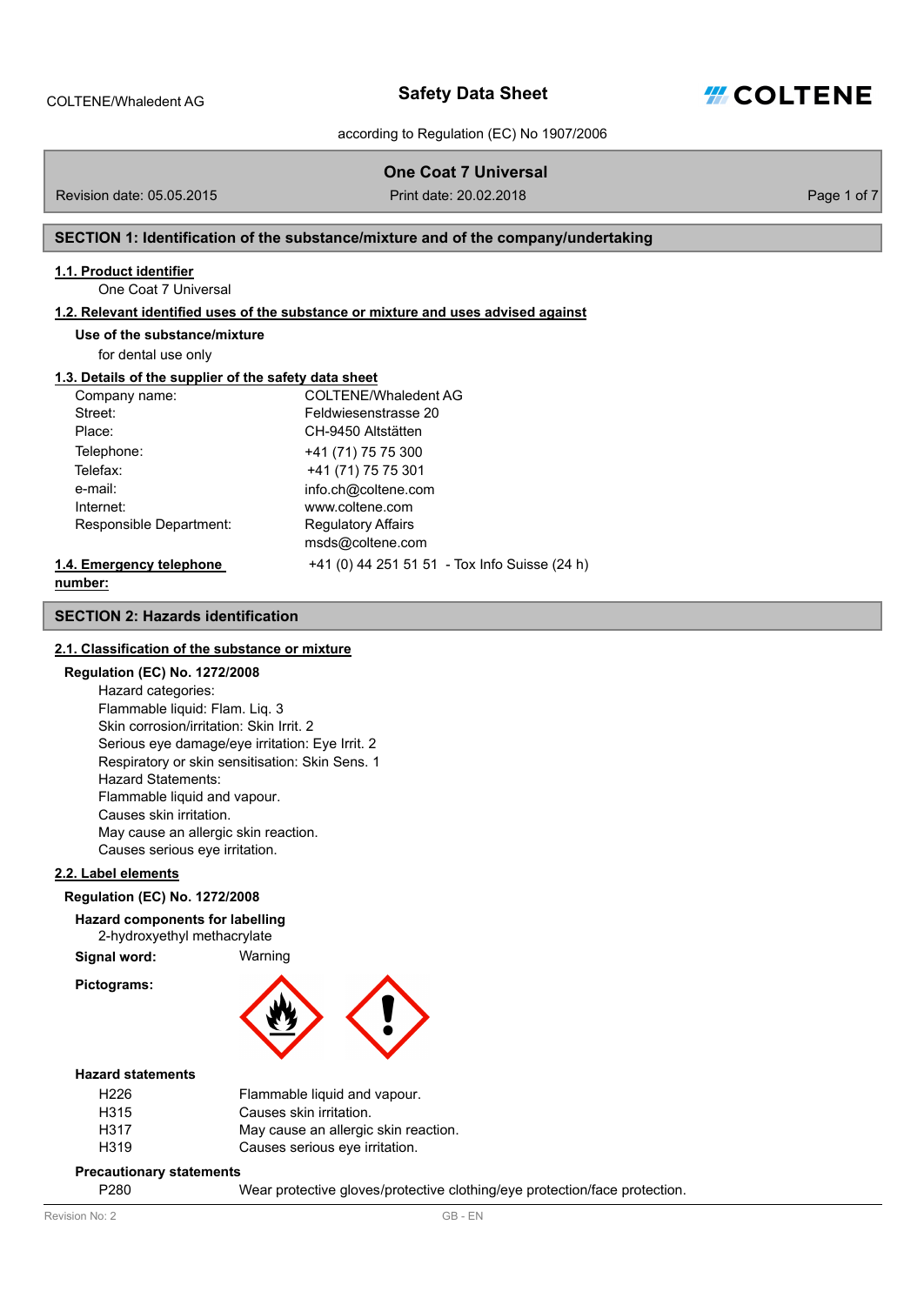**Safety Data Sheet** COLTENE/Whaledent AG



#### according to Regulation (EC) No 1907/2006

|                           | <b>One Coat 7 Universal</b>                                                                                                         |             |
|---------------------------|-------------------------------------------------------------------------------------------------------------------------------------|-------------|
| Revision date: 05.05.2015 | Print date: 20.02.2018                                                                                                              | Page 2 of 7 |
| P305+P351+P338            | IF IN EYES: Rinse cautiously with water for several minutes. Remove contact lenses, if<br>present and easy to do. Continue rinsing. |             |
| P337+P313                 | If eye irritation persists: Get medical advice/attention.                                                                           |             |
| P302+P352                 | IF ON SKIN: Wash with plenty of water.                                                                                              |             |
| P333+P313                 | If skin irritation or rash occurs: Get medical advice/attention.                                                                    |             |

#### **Additional advice on labelling**

Medical devices as defined in Directive 93/42/EEC and which are invasive or used in direct physical contact with the human body, are exempted from the provisions of Regulation (EC) No 1272/2008 (CLP/GHS) usually if they are in the finished state and intended for the final user.

#### **SECTION 3: Composition/information on ingredients**

#### **3.2. Mixtures**

#### **Hazardous components**

| CAS No     | Chemical name                                                   |              |                 | Quantity   |
|------------|-----------------------------------------------------------------|--------------|-----------------|------------|
|            | EC No                                                           | Index No     | <b>REACH No</b> |            |
|            | Classification according to Regulation (EC) No. 1272/2008 [CLP] |              |                 |            |
| 64-17-5    | ethanol, ethyl alcohol                                          |              |                 | $35 - 40%$ |
|            | 200-578-6                                                       | 603-002-00-5 |                 |            |
|            | Flam. Lig. 2; H225                                              |              |                 |            |
| 72869-86-4 | Urethane dimethacrylate                                         |              |                 | $20 - 25%$ |
|            | 276-957-5                                                       |              |                 |            |
|            | Aquatic Chronic 3: H412                                         |              |                 |            |
| 868-77-9   | 2-hydroxyethyl methacrylate                                     |              |                 | $5 - 10\%$ |
|            | 212-782-2                                                       | 607-124-00-X |                 |            |
|            | Eye Irrit. 2, Skin Irrit. 2, Skin Sens. 1; H319 H315 H317       |              |                 |            |

Full text of H and EUH statements: see section 16.

#### **SECTION 4: First aid measures**

# **4.1. Description of first aid measures**

#### **After inhalation**

Provide fresh air.

#### **After contact with skin**

After contact with skin, wash immediately with: Water and soap.

#### **After contact with eyes**

In case of contact with eyes, rinse immediately with plenty of water and seek medical advice.

#### **After ingestion**

Seek medical advice.

#### **SECTION 5: Firefighting measures**

#### **5.1. Extinguishing media**

#### **Suitable extinguishing media**

Water spray. Foam. Extinguishing powder. Carbon dioxide (CO2). Sand.

#### **Additional information**

Co-ordinate fire-fighting measures to the fire surroundings.

#### **SECTION 6: Accidental release measures**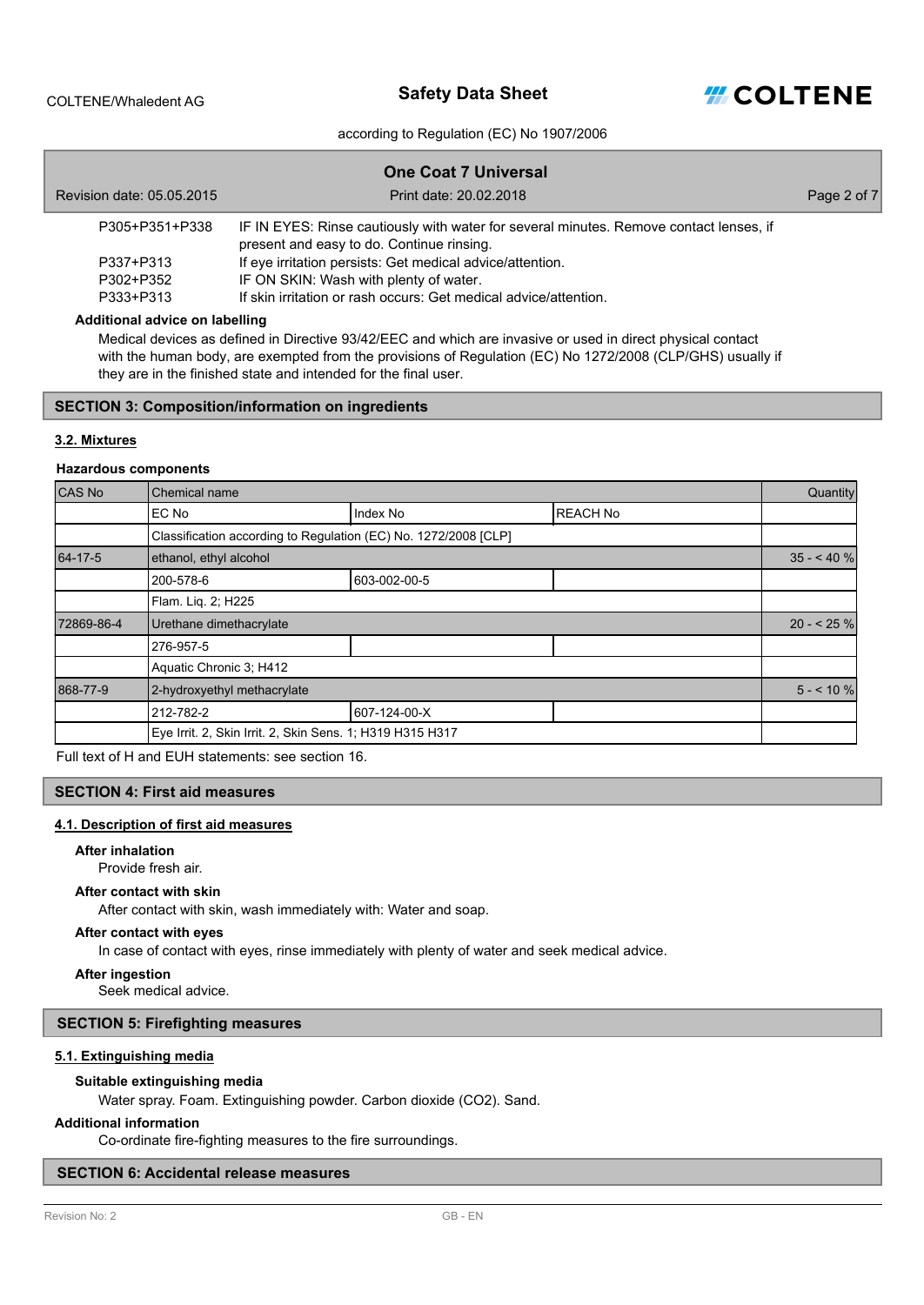

# **One Coat 7 Universal**

Revision date: 05.05.2015

Print date: 20.02.2018 **Print date:** 20.02.2018

#### **6.1. Personal precautions, protective equipment and emergency procedures**

Remove all sources of ignition. Provide adequate ventilation. Remove persons to safety.

#### **6.2. Environmental precautions**

Do not allow to enter into surface water or drains.

# **6.3. Methods and material for containment and cleaning up**

Wipe up with absorbent material (eg. cloth, fleece). Clear contaminated areas thoroughly.

#### **SECTION 7: Handling and storage**

# **7.1. Precautions for safe handling**

#### **Advice on safe handling**

#### Avoid contact with skin and eyes. for professional use only Keep out of the reach of children. Observe instructions for use.

# **Advice on protection against fire and explosion**

Keep away from sources of ignition - No smoking.

# **Further information on handling**

After use replace the closing cap immediately.

#### **7.2. Conditions for safe storage, including any incompatibilities**

#### **Requirements for storage rooms and vessels**

Keep container tightly closed and in a well-ventilated place.

# **Further information on storage conditions**

Recommended storage temperature: 4 - 8 °C

# **SECTION 8: Exposure controls/personal protection**

# **8.1. Control parameters**

#### **Exposure limits (EH40)**

| I CAS No  | Substance | ppm   | mg/m <sup>3</sup> | fibres/ml | Category      | Origin     |
|-----------|-----------|-------|-------------------|-----------|---------------|------------|
| $64-17-5$ | Ethanol   | 1000l | <b>1920</b>       |           | TWA (8 h)     | <b>WEL</b> |
|           |           |       |                   |           | STEL (15 min) | WEL        |

# **8.2. Exposure controls**

When using do not eat, drink or smoke. **Protective and hygiene measures**

# **Eye/face protection**

Framed glasses.

#### **Hand protection**

Single-use gloves.

**Skin protection**

Lab apron.

#### **Respiratory protection**

Provide adequate ventilation.

# **SECTION 9: Physical and chemical properties**

#### **9.1. Information on basic physical and chemical properties**

| Physical state: | liquid       |
|-----------------|--------------|
| Colour:         | light yellow |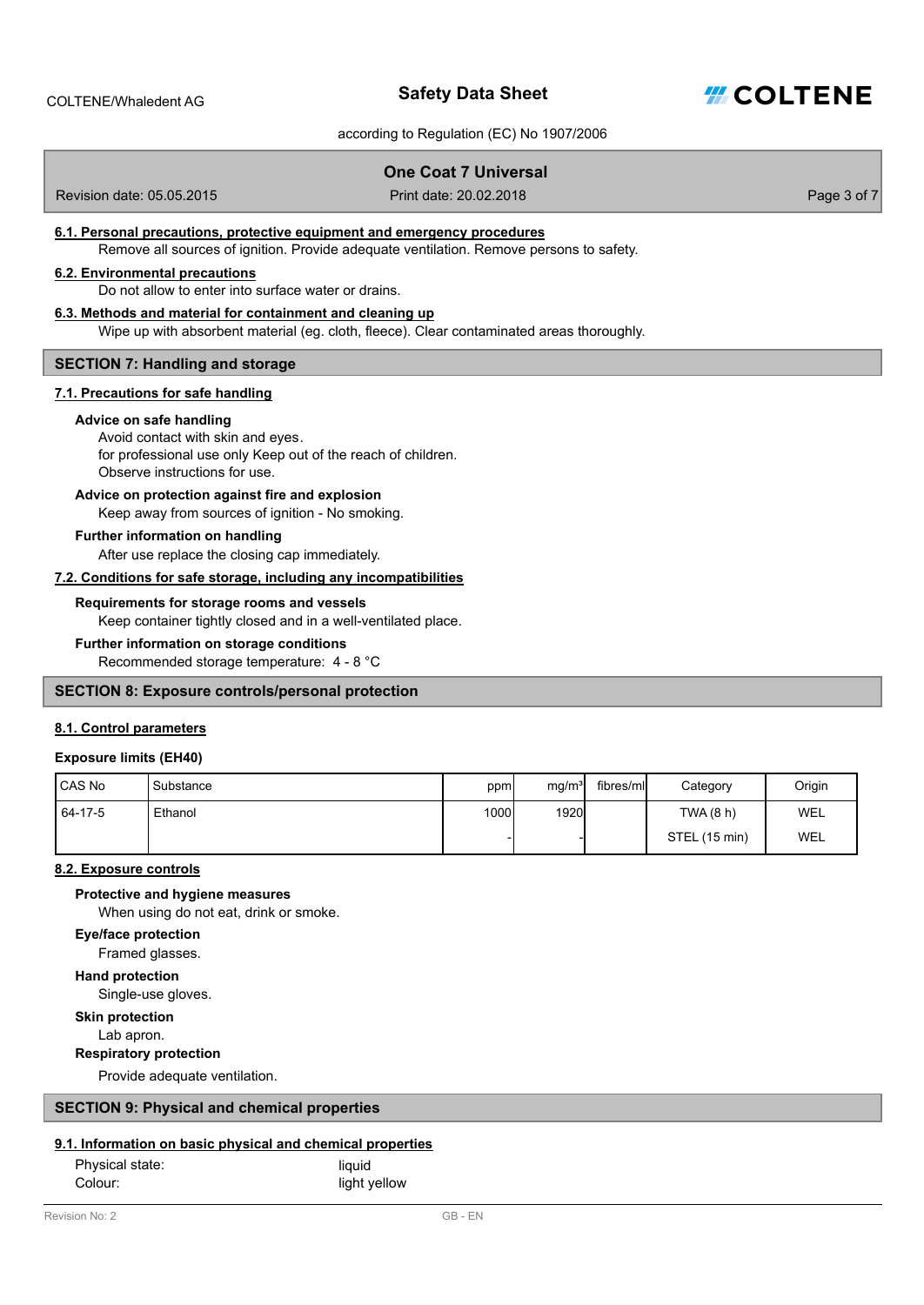# **Safety Data Sheet** COLTENE/Whaledent AG



# according to Regulation (EC) No 1907/2006

|                                          | <b>One Coat 7 Universal</b> |                    |
|------------------------------------------|-----------------------------|--------------------|
| Revision date: 05.05.2015                | Print date: 20.02.2018      | Page 4 of 7        |
| Odour:                                   | characteristic              |                    |
|                                          |                             | <b>Test method</b> |
| Changes in the physical state            |                             |                    |
| Flash point:                             | 28 °C                       |                    |
| Density:                                 | $1.0$ g/cm <sup>3</sup>     |                    |
| Water solubility:                        | partially soluble           |                    |
| Solubility in other solvents<br>Ethanol. |                             |                    |

# **SECTION 10: Stability and reactivity**

#### **10.2. Chemical stability**

The product is chemically stable under recommended conditions of storage, use and temperature.

# **10.4. Conditions to avoid**

heat.

# **10.5. Incompatible materials**

Oxidizing agents.

# **SECTION 11: Toxicological information**

#### **11.1. Information on toxicological effects**

#### **Acute toxicity**

Based on available data, the classification criteria are not met.

| CAS No     | Chemical name               |               |           |                |                |                     |
|------------|-----------------------------|---------------|-----------|----------------|----------------|---------------------|
|            | Exposure route              | Dose          |           | <b>Species</b> | Source         | Method              |
| 64-17-5    | ethanol, ethyl alcohol      |               |           |                |                |                     |
|            | oral                        | LD50<br>mg/kg | 6200      | Rat            | <b>IIUCLID</b> |                     |
|            | inhalative (4 h) vapour     | LC50          | 95,6 mg/l | Rat            | <b>RTECS</b>   |                     |
| 72869-86-4 | Urethane dimethacrylate     |               |           |                |                |                     |
|            | oral                        | LD50<br>mg/kg | >2000     | Rat            |                | OECD <sub>401</sub> |
| 868-77-9   | 2-hydroxyethyl methacrylate |               |           |                |                |                     |
|            | oral                        | LD50<br>mg/kg | 5050      | Rat            |                |                     |

# **Irritation and corrosivity**

Causes skin irritation.

Causes serious eye irritation.

# **Sensitising effects**

May cause an allergic skin reaction. (2-hydroxyethyl methacrylate)

# **SECTION 12: Ecological information**

# **12.1. Toxicity**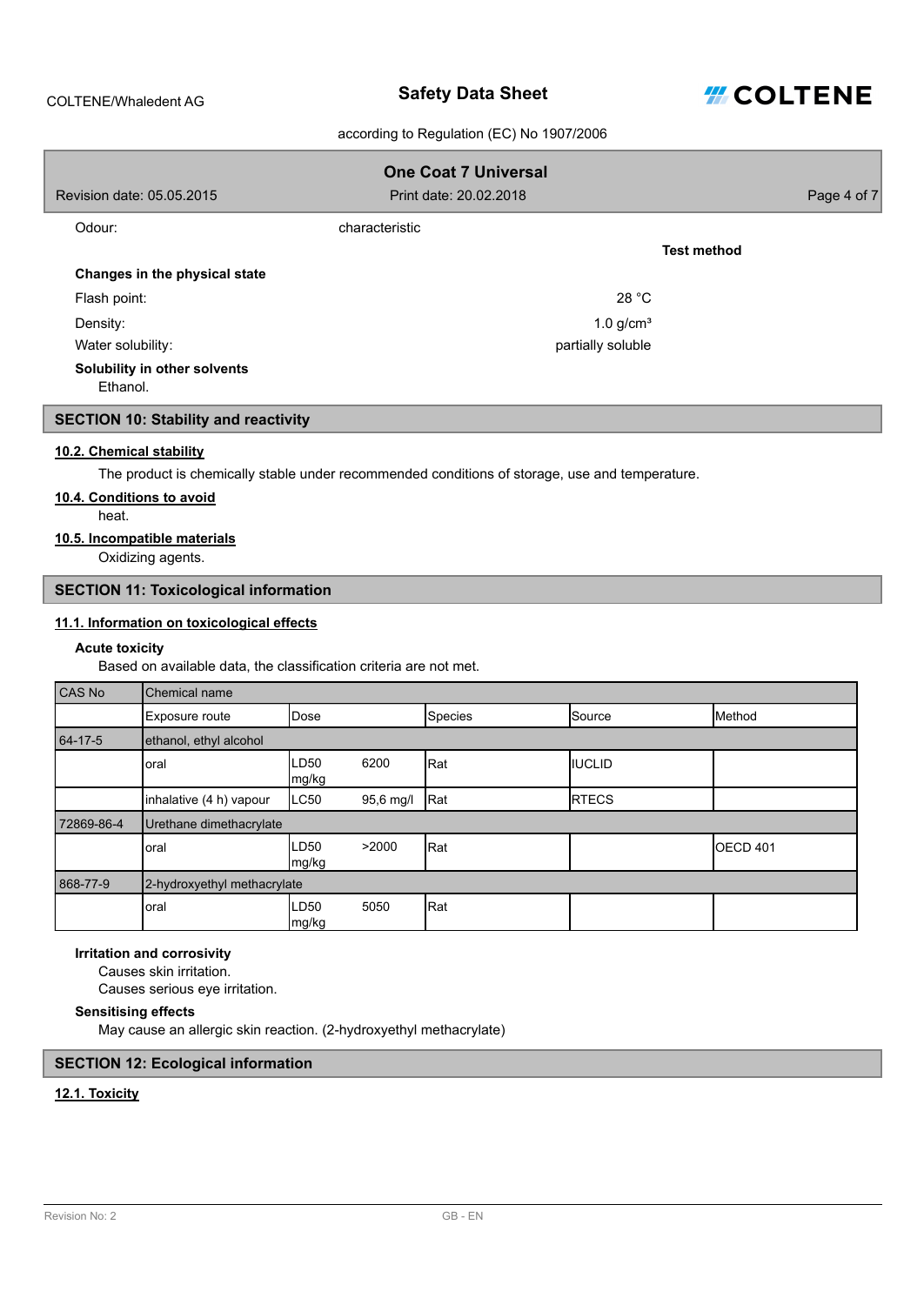

# **One Coat 7 Universal**

Revision date: 05.05.2015

Print date: 20.02.2018 **Prince 20.02.2018** Page 5 of 7

| CAS No        | Chemical name               |                     |          |  |                                        |                |                   |
|---------------|-----------------------------|---------------------|----------|--|----------------------------------------|----------------|-------------------|
|               | Aquatic toxicity            | Dose                |          |  | $[h]   [d]$ Species                    | Source         | Method            |
| $64 - 17 - 5$ | ethanol, ethyl alcohol      |                     |          |  |                                        |                |                   |
|               | Acute crustacea toxicity    | EC50<br>14221 mg/l  | $9268 -$ |  | 48 h Daphnia magna                     | <b>IIUCLID</b> |                   |
| 72869-86-4    | Urethane dimethacrylate     |                     |          |  |                                        |                |                   |
|               | Acute fish toxicity         | <b>LC50</b><br>mg/l | 10.1     |  | 96 h Brachydanio rerio<br>(zebra-fish) |                | <b>I</b> OECD 203 |
| 868-77-9      | 2-hydroxyethyl methacrylate |                     |          |  |                                        |                |                   |
|               | Acute fish toxicity         | <b>LC50</b>         | 227 mg/l |  | 96 h Pimephales promelas               |                |                   |

# **12.2. Persistence and degradability**

| <b>CAS No</b> | <b>IChemical name</b>                |       |    |                 |
|---------------|--------------------------------------|-------|----|-----------------|
|               | Method                               | Value |    | <b>I</b> Source |
|               | <b>I</b> Evaluation                  |       |    |                 |
| 72869-86-4    | Urethane dimethacrylate              |       |    |                 |
|               | <b>OECD 301 F</b>                    | 122%  | 28 |                 |
|               | Product is not easily biodegradable. |       |    |                 |

# **12.3. Bioaccumulative potential**

#### **Partition coefficient n-octanol/water**

| <b>CAS No</b> | <b>IChemical name</b>       | Log Pow |
|---------------|-----------------------------|---------|
| 64-17-5       | ethanol, ethyl alcohol      | $-0,31$ |
| 172869-86-4   | Urethane dimethacrylate     | 3.39    |
| 868-77-9      | 2-hydroxyethyl methacrylate | 0,47    |

#### **Further information**

According to the criteria of the EC-classification and labelling "dangerous for the environment" (93/21/EEC) the material/product is not to be classified as dangerous to the environment.

# **SECTION 13: Disposal considerations**

# **13.1. Waste treatment methods**

#### **Advice on disposal**

Can be burnt together with household waste in compliance with official regulations in contact with approved waste disposal companies and with authorities in charge.

#### **SECTION 14: Transport information**

| Land transport (ADR/RID)                                                       |                                           |
|--------------------------------------------------------------------------------|-------------------------------------------|
| <b>14.1. UN number:</b>                                                        | <b>UN 1170</b>                            |
| 14.2. UN proper shipping name:                                                 | ETHANOL SOLUTION (ETHYL ALCOHOL SOLUTION) |
| 14.3. Transport hazard class(es):                                              | 3                                         |
| 14.4. Packing group:                                                           | Ш                                         |
| Hazard label:                                                                  | 3                                         |
| Classification code:                                                           | F1                                        |
| Limited quantity:                                                              | LQ4                                       |
| Hazard No:                                                                     | 33                                        |
| Other applicable information (land transport)<br>Special provisions: 274<br>E3 |                                           |
| Revision No: 2                                                                 | GB-EN                                     |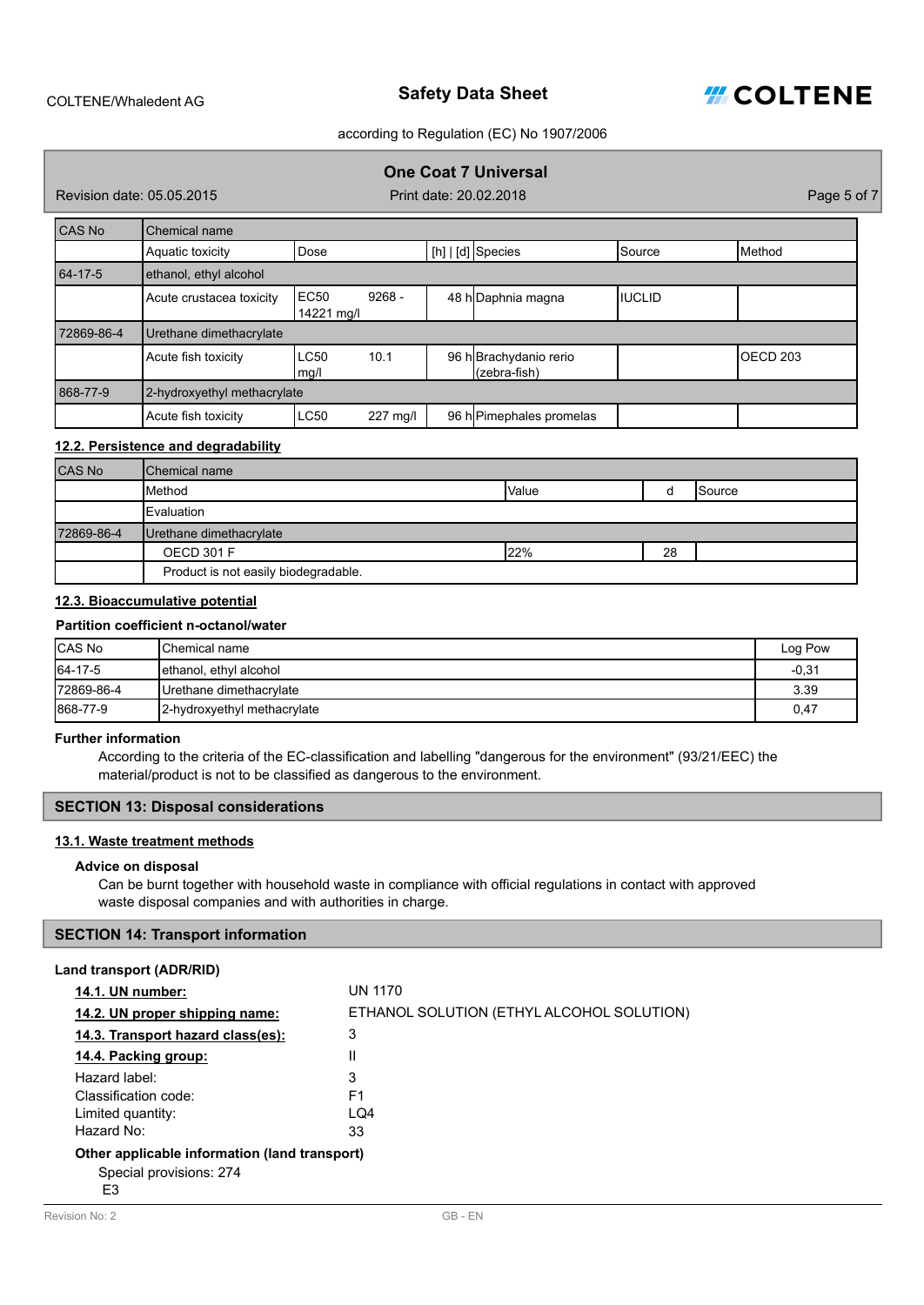

|                                                                                                                                                                                     | <b>One Coat 7 Universal</b>               |             |
|-------------------------------------------------------------------------------------------------------------------------------------------------------------------------------------|-------------------------------------------|-------------|
| Revision date: 05.05.2015                                                                                                                                                           | Print date: 20.02.2018                    | Page 6 of 7 |
| : 1<br>D/E<br>Special provisions: 274 601 640C<br>F <sub>2</sub><br>: 2<br>Special provisions: 640C<br>Special provisions: 144 601                                                  |                                           |             |
| <b>Marine transport (IMDG)</b>                                                                                                                                                      |                                           |             |
| 14.1. UN number:                                                                                                                                                                    | <b>UN 1170</b>                            |             |
| 14.2. UN proper shipping name:                                                                                                                                                      | ETHANOL SOLUTION (ETHYL ALCOHOL SOLUTION) |             |
| 14.3. Transport hazard class(es):                                                                                                                                                   | 3                                         |             |
| 14.4. Packing group:                                                                                                                                                                | $\mathbf{H}$                              |             |
| Hazard label:                                                                                                                                                                       | 3                                         |             |
| Limited quantity:<br>EmS:                                                                                                                                                           | 3 L<br>$F-E$ , S-D                        |             |
| Other applicable information (marine transport)<br>Special provisions: 274, 330, 944<br>Special provisions: 944<br>Special provisions: 144, 330<br>Air transport (ICAO-TI/IATA-DGR) |                                           |             |
| 14.1. UN number:                                                                                                                                                                    | <b>UN 1170</b>                            |             |
| 14.2. UN proper shipping name:                                                                                                                                                      | ETHANOL SOLUTION (ETHYL ALCOHOL SOLUTION) |             |
| 14.3. Transport hazard class(es):                                                                                                                                                   | 3                                         |             |
| 14.4. Packing group:                                                                                                                                                                | $\mathbf{H}$                              |             |
| Hazard label:                                                                                                                                                                       | 3                                         |             |
| Limited quantity Passenger:                                                                                                                                                         | 1 <sub>L</sub>                            |             |
| IATA-packing instructions - Passenger:                                                                                                                                              | 305                                       |             |
| IATA-max. quantity - Passenger:                                                                                                                                                     | 5 L                                       |             |
| IATA-packing instructions - Cargo:<br>IATA-max. quantity - Cargo:                                                                                                                   | 307<br>60 L                               |             |
|                                                                                                                                                                                     |                                           |             |
| Other applicable information (air transport)<br>E <sub>2</sub>                                                                                                                      |                                           |             |
| :Y305<br>60 L                                                                                                                                                                       |                                           |             |
| <b>SECTION 15: Regulatory information</b>                                                                                                                                           |                                           |             |
|                                                                                                                                                                                     |                                           |             |

# **15.1. Safety, health and environmental regulations/legislation specific for the substance or mixture**

# **National regulatory information**

**Additional information**

--------

ſ

# **SECTION 16: Other information**

# **Relevant H and EUH statements (number and full text)**

| Harmful to aquatic life with long lasting effects. |
|----------------------------------------------------|
|                                                    |